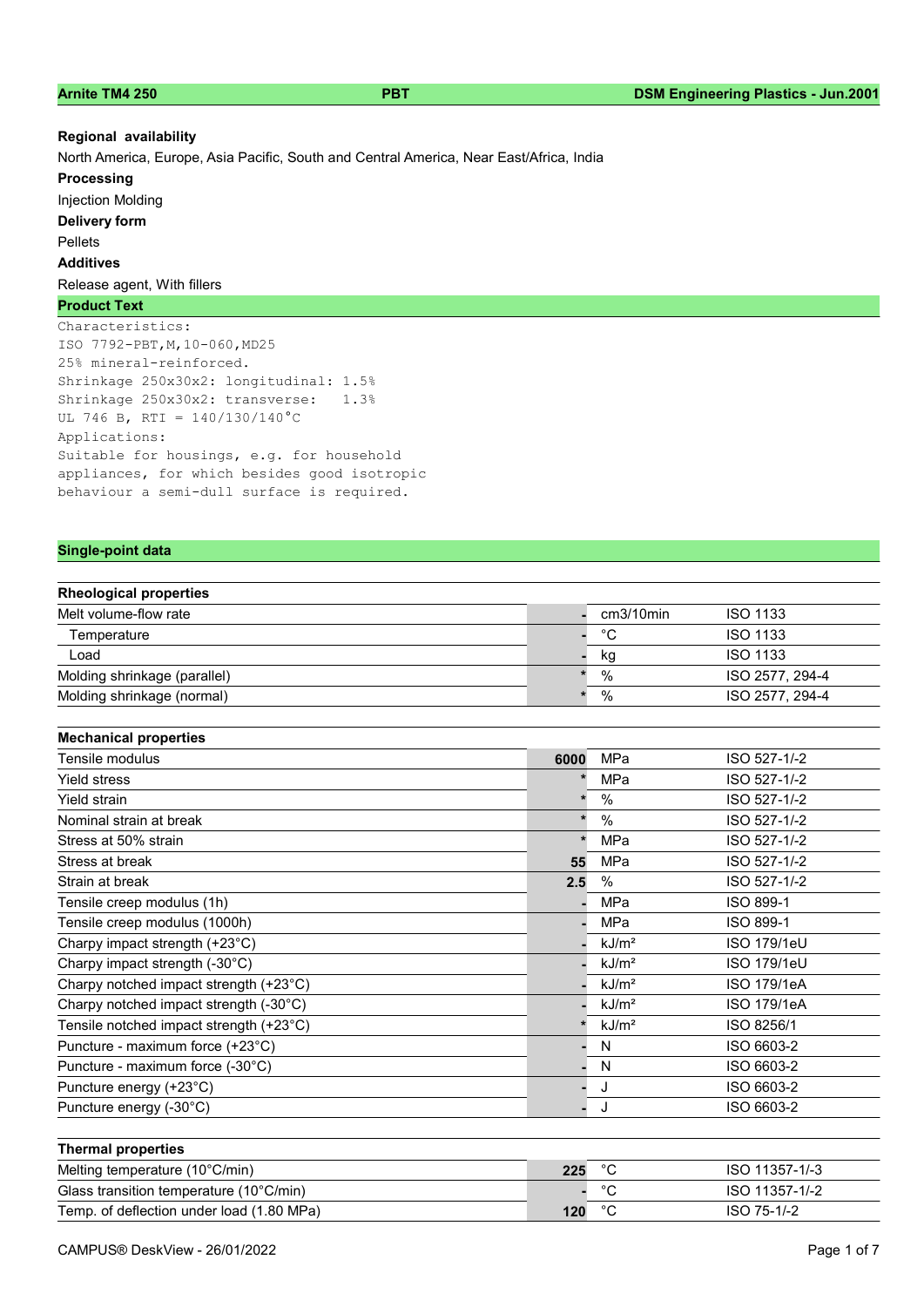# Arnite TM4 250, PBT, DSM Engineering Plastics - Jun.2001

| Temp. of deflection under load (0.45 MPa)   | 200       | $^{\circ}C$                  | ISO 75-1/-2         |
|---------------------------------------------|-----------|------------------------------|---------------------|
| Temp. of deflection under load (8.00 MPa)   |           | $^{\circ}C$                  | ISO 75-1/-2         |
| Vicat softening temperature (50°C/h 50N)    |           | $^{\circ}C$                  | <b>ISO 306</b>      |
| Coeff.of linear therm. expansion (parallel) | 0.5       | $E-4$ /°C                    | ISO 11359-1/-2      |
| Coeff.of linear therm. expansion (normal)   | 0.5       | $E-4$ /°C                    | ISO 11359-1/-2      |
| Burning Behav. at 1.6mm nom. thickn.        | <b>HB</b> | class                        | IEC 60695-11-10     |
| Thickness tested                            | 1.5       | mm                           | IEC 60695-11-10     |
| UL recognition                              | UL        | $\frac{1}{2}$                |                     |
| Burning Behav. at thickness h               | <b>HB</b> | class                        | IEC 60695-11-10     |
| Thickness tested                            | 0.75      | mm                           | IEC 60695-11-10     |
| UL recognition                              | UL        |                              |                     |
| Burning Behav. 5V at thickn. h              |           | class                        | IEC 60695-11-20     |
| Thickness tested                            |           | mm                           | IEC 60695-11-20     |
| UL recognition                              |           | $\qquad \qquad \blacksquare$ |                     |
| Oxygen index                                |           | %                            | ISO 4589-1/-2       |
| <b>Electrical properties</b>                |           |                              |                     |
| Relative permittivity (100Hz)               | 2.9       | $\overline{\phantom{a}}$     | IEC 60250           |
| Relative permittivity (1 MHz)               | 3         | $\qquad \qquad \blacksquare$ | IEC 60250           |
| Dissipation factor (100Hz)                  | 16        | $E-4$                        | IEC 60250           |
| Dissipation factor (1 MHz)                  | 140       | $E-4$                        | IEC 60250           |
| Volume resistivity                          | $>1E13$   | Ohm <sup>*</sup> m           | IEC 60093           |
| Surface resistivity                         | $>1E15$   | Ohm                          | IEC 60093           |
| Electric strength                           |           | kV/mm                        | IEC 60243-1         |
| Comparative tracking index                  | 400       |                              | IEC 60112           |
|                                             |           |                              |                     |
| <b>Other properties</b>                     |           |                              |                     |
| Water absorption                            | 0.35      | %                            | Similar to ISO 62   |
| Humidity absorption                         | 0.15      | %                            | Similar to ISO 62   |
| Density                                     | 1490      | kg/m3                        | <b>ISO 1183</b>     |
| <b>Material specific properties</b>         |           |                              |                     |
| Viscosity number                            | $\star$   | cm3/g                        | ISO 307, 1157, 1628 |
| Indicative density (PE only)                |           | kg/m3                        | ISO 1872-1          |
|                                             |           |                              |                     |
| <b>Test specimen production</b>             |           |                              |                     |
| Processing conditions acc. ISO              | 7792      | $\blacksquare$               | $ISO - 2$           |
| Injection Molding, melt temperature         | 250       | $^{\circ}C$                  | <b>ISO 294</b>      |
| mold temperature                            | 85        | $^{\circ}C$                  | ISO 10724           |
| injection velocity                          | 200       | mm/s                         | <b>ISO 294</b>      |
| pressure at hold                            |           | MPa                          | <b>ISO 294</b>      |
| Compression Molding, molding temperature    | $\star$   | $^{\circ}C$                  | <b>ISO 293</b>      |
| cooling rate                                | $\star$   | K/min                        | <b>ISO 293</b>      |
| molding time                                | $\star$   | min                          | <b>ISO 293</b>      |
| demolding temperature                       | $\star$   | $^{\circ}C$                  | <b>ISO 293</b>      |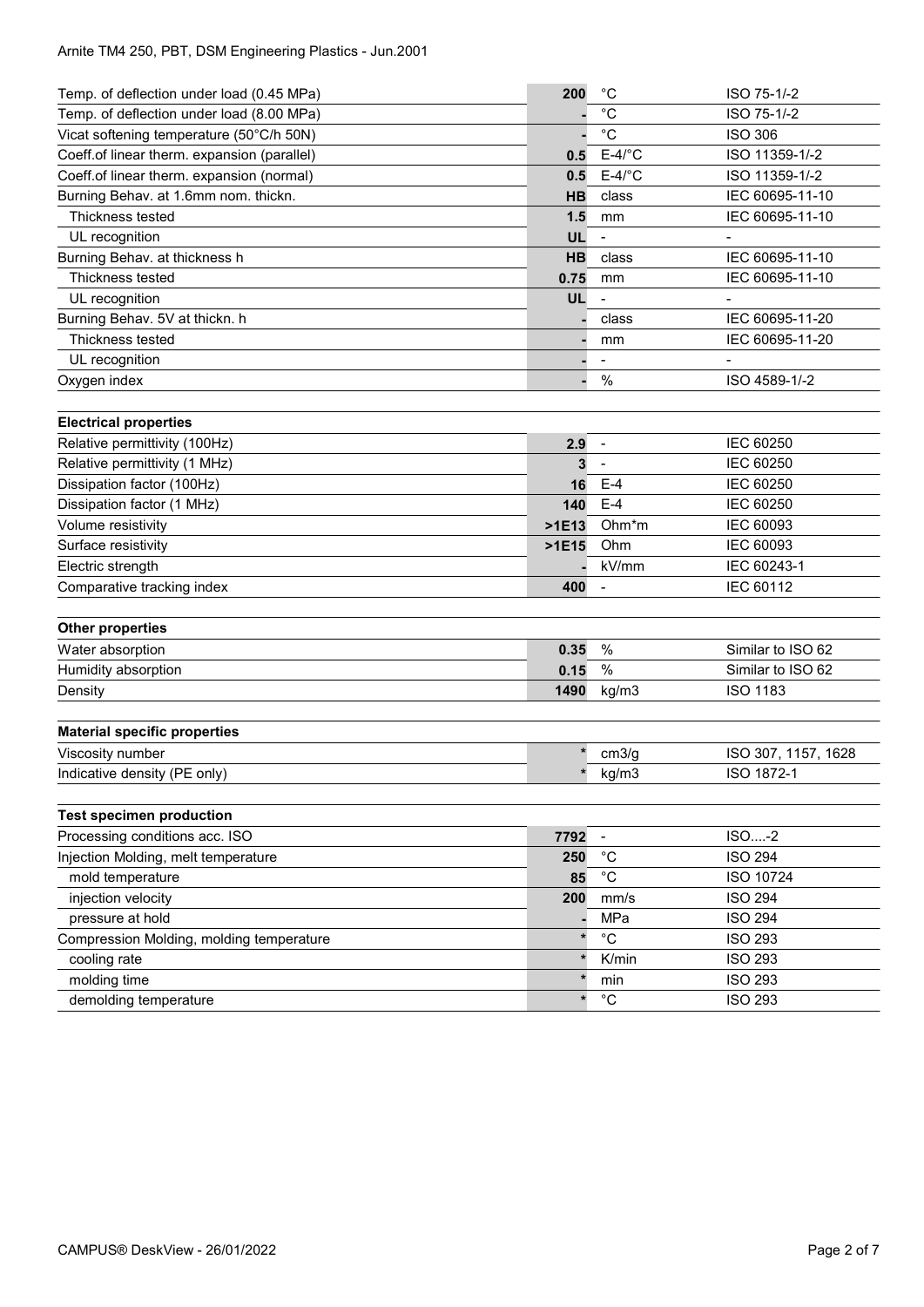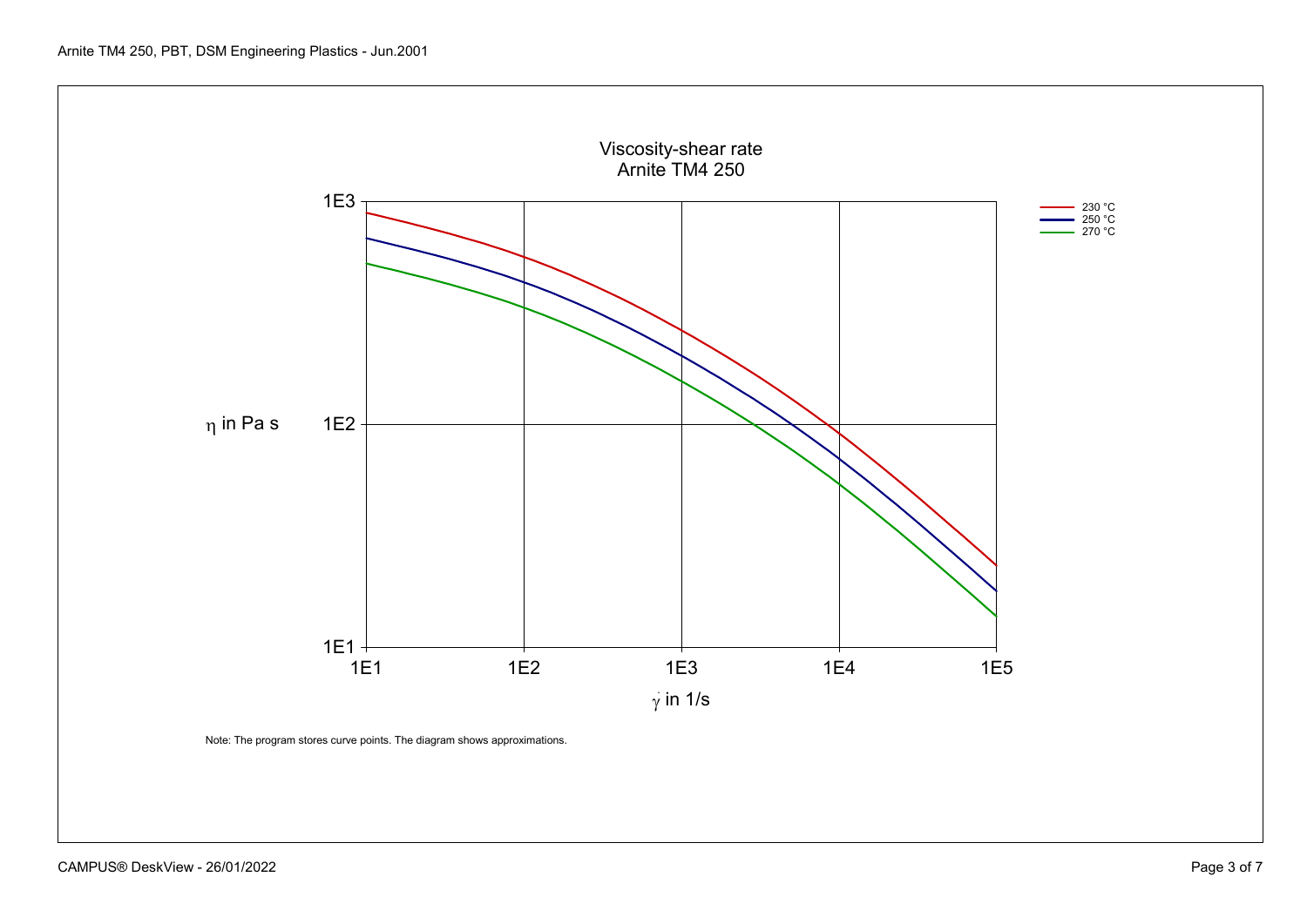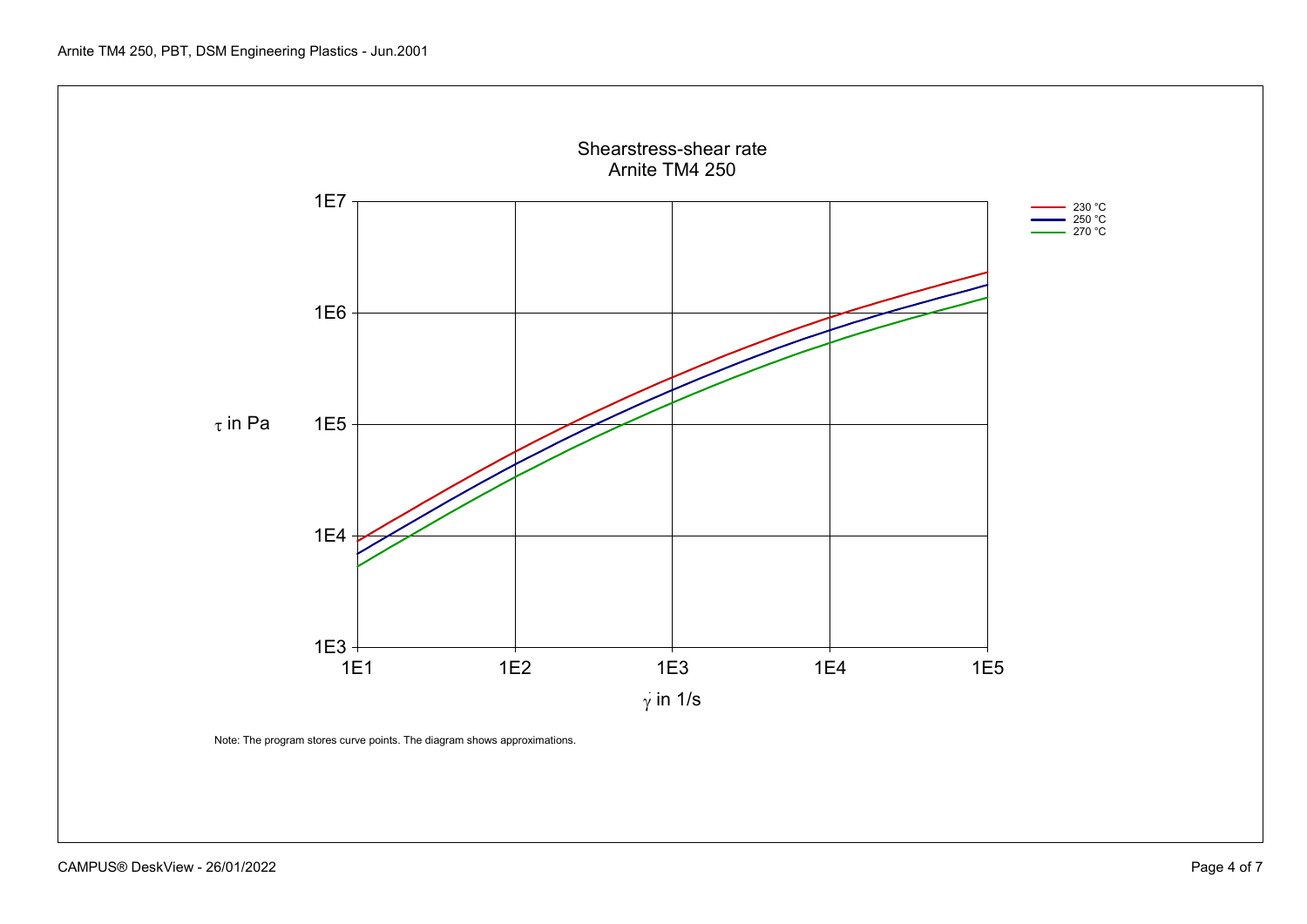

CAMPUS® DeskView - 26/01/2022 2000 Page 5 of 7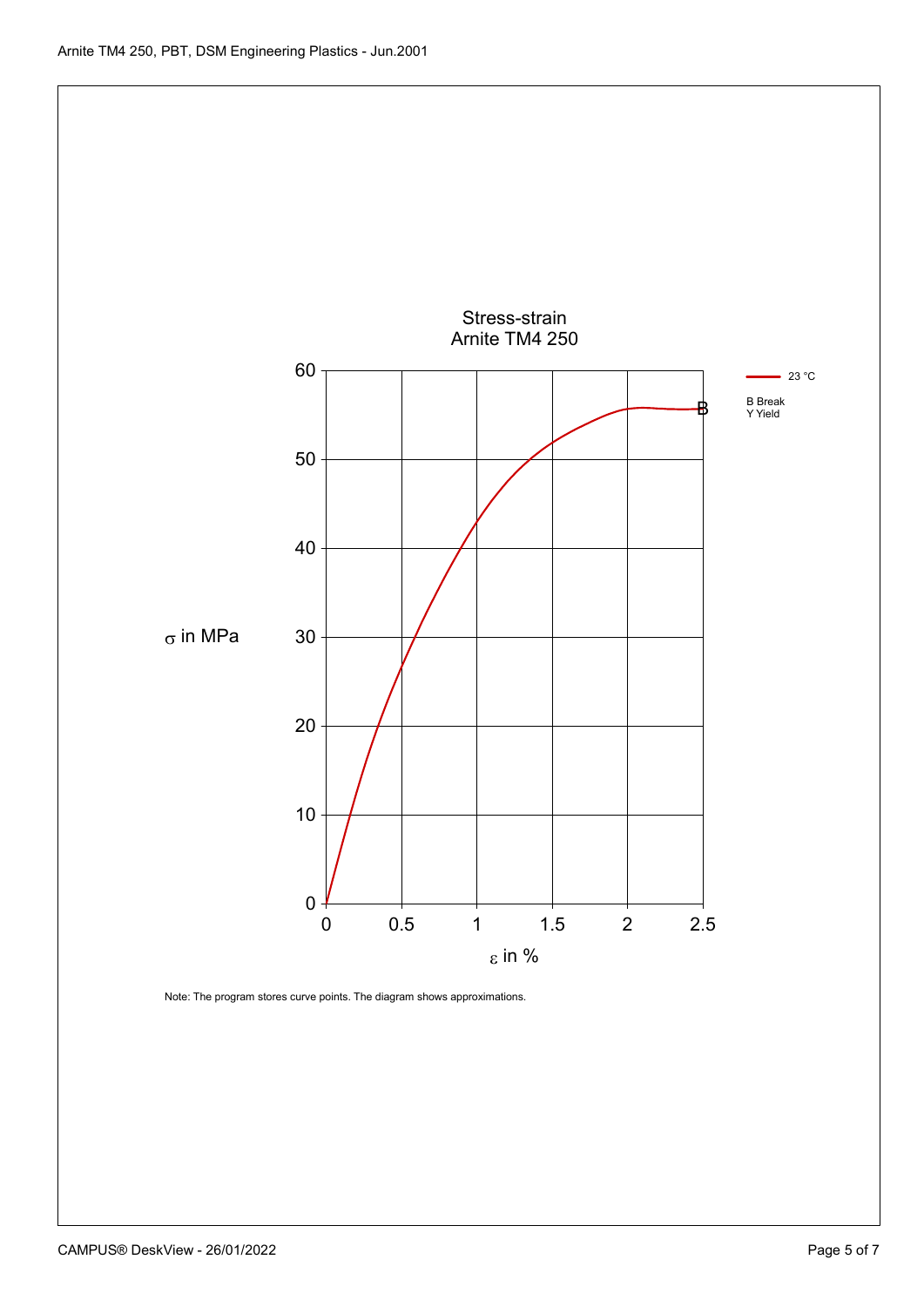